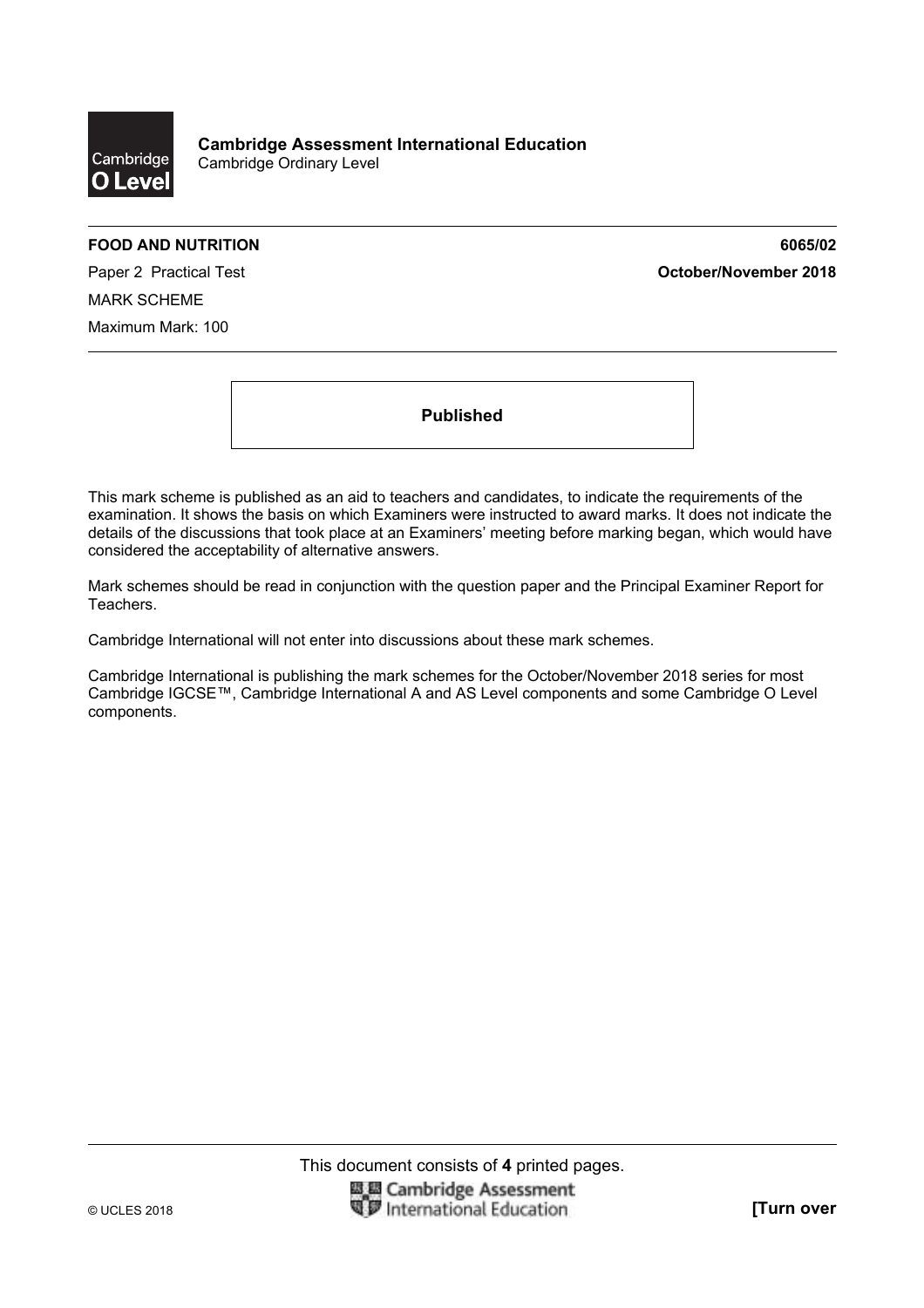| Question | <b>Answer</b>                              |                |                            | <b>Marks</b> |
|----------|--------------------------------------------|----------------|----------------------------|--------------|
| 1(a)     |                                            | <b>Choice</b>  | Quality/<br><b>Results</b> | 33           |
|          | Main-course dish for vegetarian friends    | $\overline{4}$ | $\overline{7}$             |              |
|          | Starter or dessert                         | $\overline{4}$ | $\overline{7}$             |              |
|          | Two accompaniments                         | $2 + 2$        | $3 + 4$                    |              |
| 1(b)     |                                            | <b>Choice</b>  | Quality/<br><b>Results</b> | $22 \,$      |
|          | Biscuits made by the melting method        | $\overline{4}$ | $\overline{7}$             |              |
|          | Batch of small cakes or a tray bake        | $\overline{4}$ | $\overline{7}$             |              |
| 2(a)     |                                            | <b>Choice</b>  | Quality/<br><b>Results</b> | 33           |
|          | Three dishes using the methods listed      | $4 \times 3$   | $7 \times 3$               |              |
| 2(b)     |                                            | <b>Choice</b>  | Quality/<br><b>Results</b> | 22           |
|          | Savoury dish using pasta                   | $\overline{4}$ | $\overline{7}$             |              |
|          | Dish using a roux sauce                    | $\overline{4}$ | $\overline{7}$             |              |
| 3(a)     |                                            | <b>Choice</b>  | Quality/<br><b>Results</b> | 44           |
|          | Four dishes for athletes                   | $4 \times 4$   | $7 \times 4$               |              |
| 3(b)     |                                            | <b>Choice</b>  | Quality/<br><b>Results</b> | 11           |
|          | Decorated cake made by the whisking method | 4              | $\overline{7}$             |              |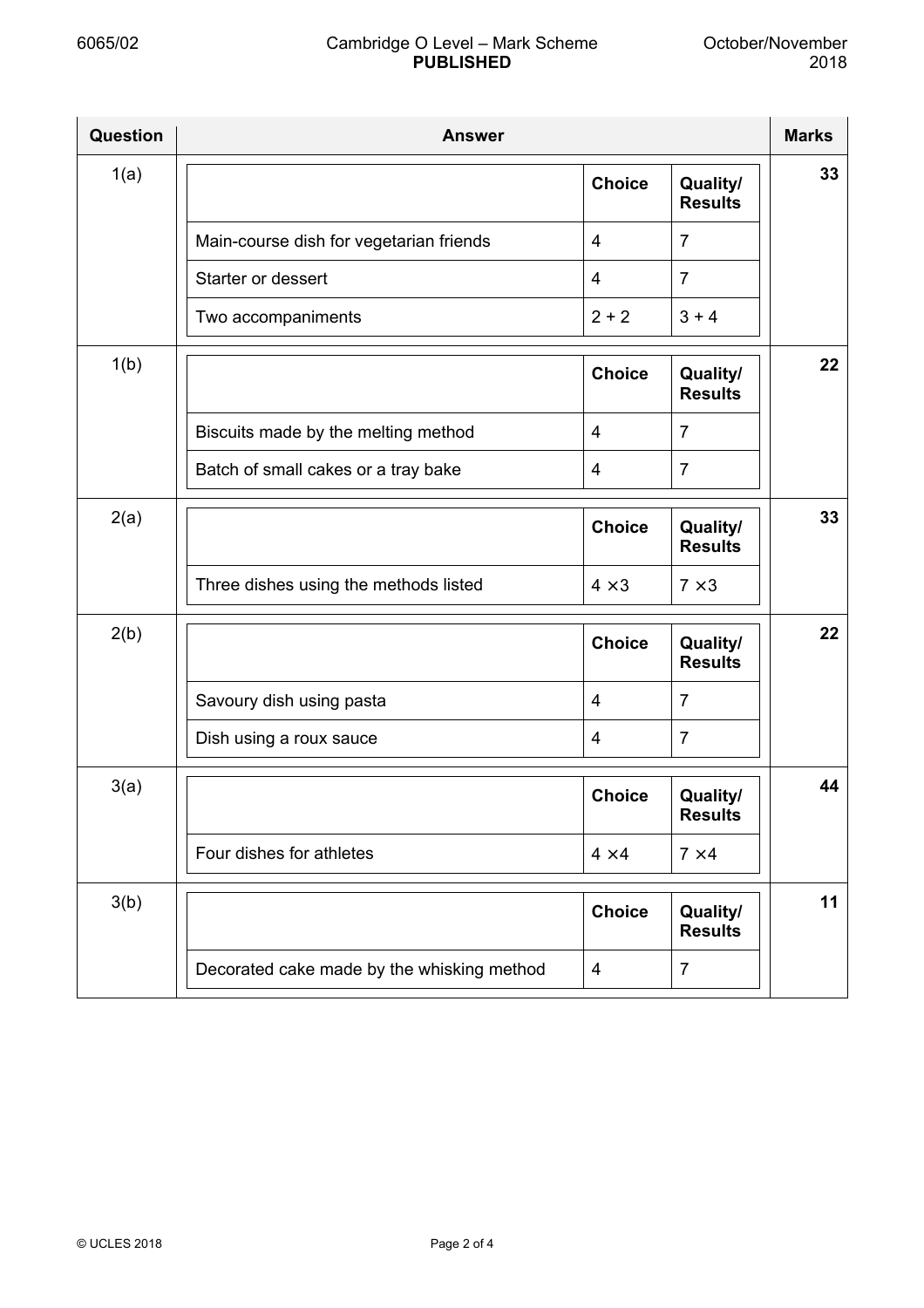| <b>Question</b> | <b>Answer</b>                              |                |                            | <b>Marks</b> |
|-----------------|--------------------------------------------|----------------|----------------------------|--------------|
| 4(a)            |                                            | <b>Choice</b>  | Quality/<br><b>Results</b> | 33           |
|                 | Three protein dishes                       | $4 \times 3$   | $7 \times 3$               |              |
| 4(b)            |                                            | <b>Choice</b>  | Quality/<br><b>Results</b> | 22           |
|                 | Cake made by the creaming method           | 4              | $\overline{7}$             |              |
|                 | Batch of scones                            | 4              | $\overline{7}$             |              |
| 5(a)            |                                            | <b>Choice</b>  | Quality/<br><b>Results</b> | 33           |
|                 | Main-course dish for friends losing weight | 4              | $\overline{7}$             |              |
|                 | Starter or dessert                         | $\overline{4}$ | $\overline{7}$             |              |
|                 | Two accompaniments                         | $2 + 2$        | $3 + 4$                    |              |
| 5(b)            |                                            | <b>Choice</b>  | Quality/<br><b>Results</b> | 22           |
|                 | Two cold dishes for a packed meal          | $4 \times 2$   | $7 \times 2$               |              |
| 6               |                                            | <b>Choice</b>  | Quality/<br><b>Results</b> | 55           |
|                 | Five dishes using the ingredients listed   | $4 \times 5$   | $7 \times 5$               |              |
| 7(a)            |                                            | <b>Choice</b>  | Quality/<br><b>Results</b> | 33           |
|                 | Main-course dish for visitors              | 4              | $\overline{7}$             |              |
|                 | Starter or dessert                         | 4              | $\overline{7}$             |              |
|                 | Two accompaniments                         | $2 + 2$        | $3 + 4$                    |              |
| 7(b)            |                                            | <b>Choice</b>  | Quality/<br><b>Results</b> | 22           |
|                 | Two baked dishes                           | $4 \times 2$   | $7 \times 2$               |              |